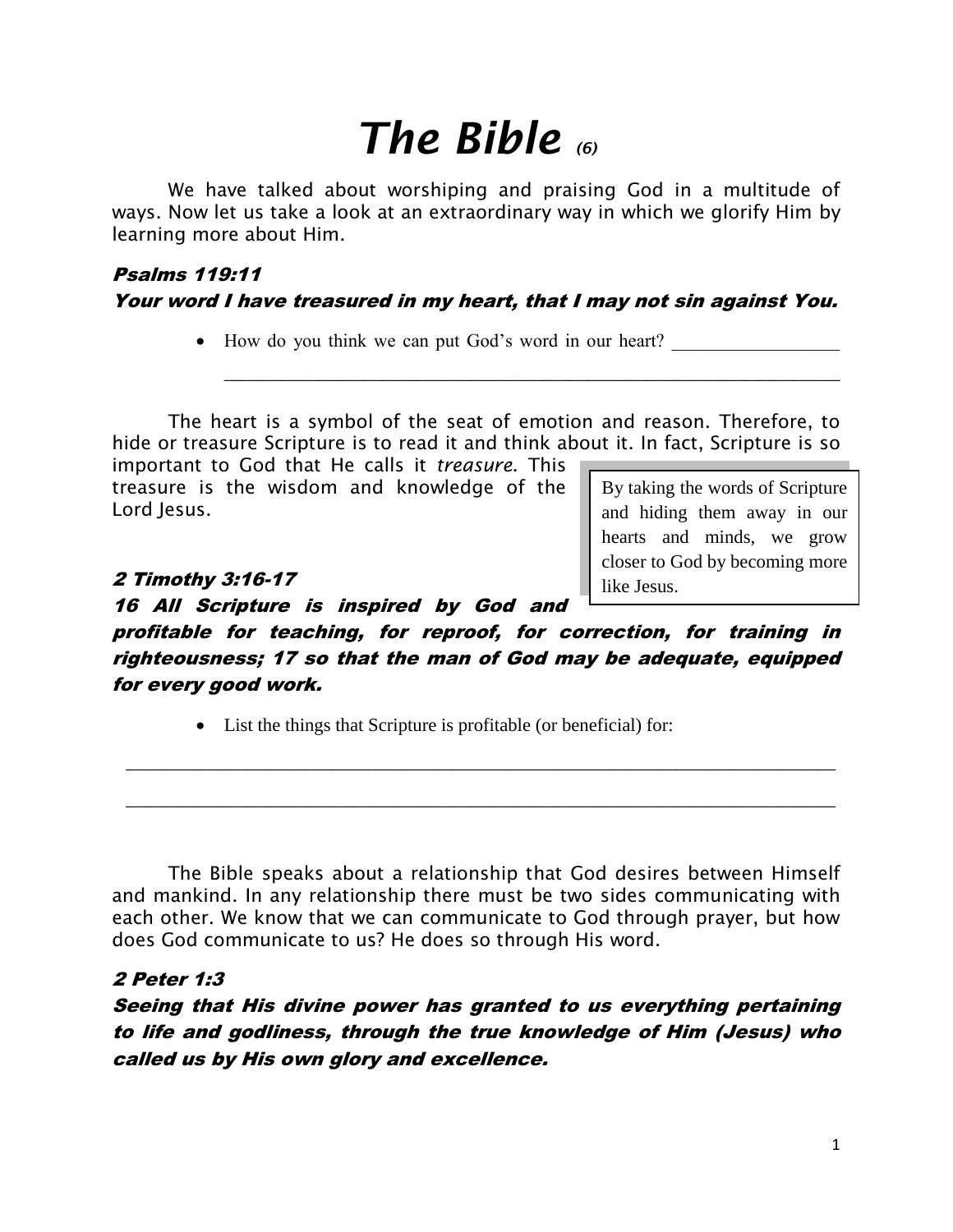- Everything we need for life and godliness has been given to us through what?
- How do we gain the "true knowledge of Him (Jesus)?" Or put another way, where is the knowledge of Jesus kept and written down?

When we read the Bible and apply it's teaching to our lives we gain the true knowledge of Jesus in our lives. There is often a change that accompanies

\_\_\_\_\_\_\_\_\_\_\_\_\_\_\_\_\_\_\_\_\_\_\_\_\_\_\_\_\_\_\_\_\_\_\_\_\_\_\_\_

*Sanctification:* The process by which we become more like Jesus and less like the rest of the world. this knowledge in us. Sometimes this change is in our actions, and sometimes it is in our thoughts and attitudes. This change draws us closer to Jesus Christ in heart and mind, and thus is everything we need for life and godliness.

#### *Sanctification is an ongoing process.*

The closer we come to Christ, the more we glorify Him with the life we are living by acting like Him. This is what Scripture means when it tells us to "abide in His word." His word is the Bible, and abiding in it is the life we live for Him.

#### John 15:4

# Abide in Me, and I in you. As the branch cannot bear fruit of itself unless it abides in the vine, so neither can you unless you abide in Me.

Here we learn of an important warning given to Christians. Do not try to live your life outside of Jesus. Doing so will lead to a fruitless, powerless life. This is **NOT** God's plan for you.

- What does God want us to bear?
- Can we do this if we do not abide (read His word, pray to Him) in Him? \_\_\_Yes \_\_\_No

As mentioned before, there may need to be a change in the life you once lived before you believed in Jesus. Certain activities are harmful or distracting to the believer as they journey in life.

#### 1 Timothy 6:11-12

11 But flee from these things, you man of God, and pursue righteousness, godliness, faith, love, perseverance and gentleness. 12 Fight the good fight of faith; take hold of the Sometimes distractions are more dangerous than sins. Sins can be confessed and turned away from, while distractions in our walk with God often go unnoticed.

eternal life to which you were called, and you made the good confession in the presence of many witnesses.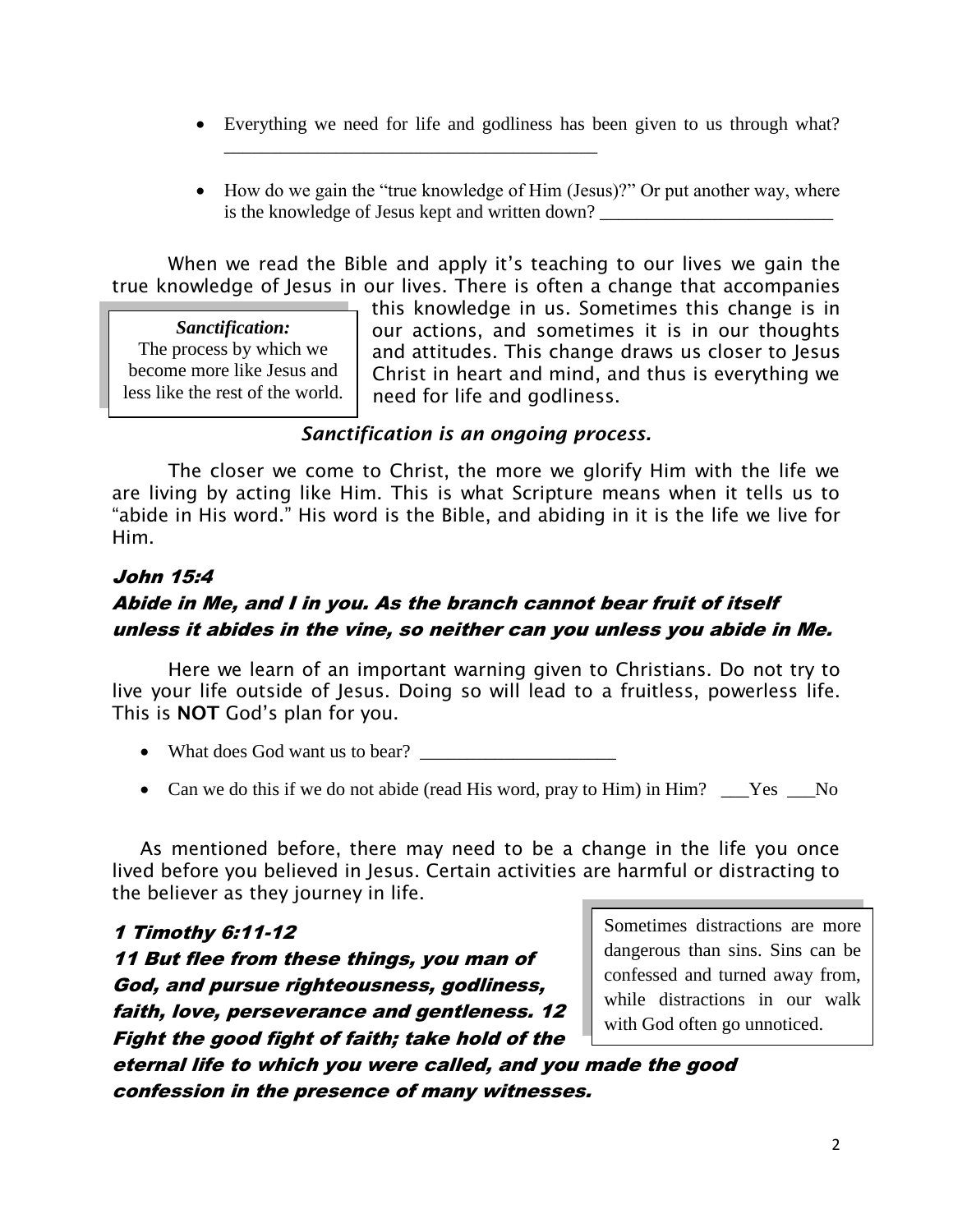Scripture clearly defines what a person who is growing more like Christ will chase after and what they will flee from.

• List some things we are to chase after in our pursuit of godliness: \_\_\_\_\_\_\_\_\_\_

\_\_\_\_\_\_\_\_\_\_\_\_\_\_\_\_\_\_\_\_\_\_\_\_\_\_\_\_\_\_\_\_\_\_\_\_\_\_\_\_\_\_\_\_\_\_\_\_\_\_\_\_\_\_\_\_\_\_\_\_\_\_\_\_\_\_

This pursuit of godliness is a way of life found in Bible reading and prayer. It is a life that is not supported by the culture of the world around us. It is a non-conforming life. This is a life that must be chosen. God made us alive unto salvation and provides everything we need to live a fruitful life for Him, but He will not force such a life on His children. They must decide whether they will follow Him.

#### Romans 12:2

# And do not be conformed to this world, but be transformed by the renewing of your mind, so that you may prove what the will of God is, that which is good and acceptable and perfect.

A transformed mind is a mind that is saturated with the words of God found in Scripture. Understand, there will be times of personal failure, but this is not the defining characteristic of your life. Remember, we are a work in progress.

# *So how do we read the Bible?*

1. Take time to read.

All the plans in the world make no difference if you never set aside time to do it!

2. Read with humility.

Even if you have read a section before, this does not mean that you understand everything there is to know about it.

3. Read bite sized portions. There is a simple saying that helps illustrate this point:

Bible Trivia

- There are 66 books in the Bible
- There were about 40 human writers
- 39 books in the Old Testament
- 27 Books in the New Testament
- Written over 1400 Years
- It is the best selling book of all time
- There are over 20,000 ancient documents verifying the accuracy of the Bible we have today.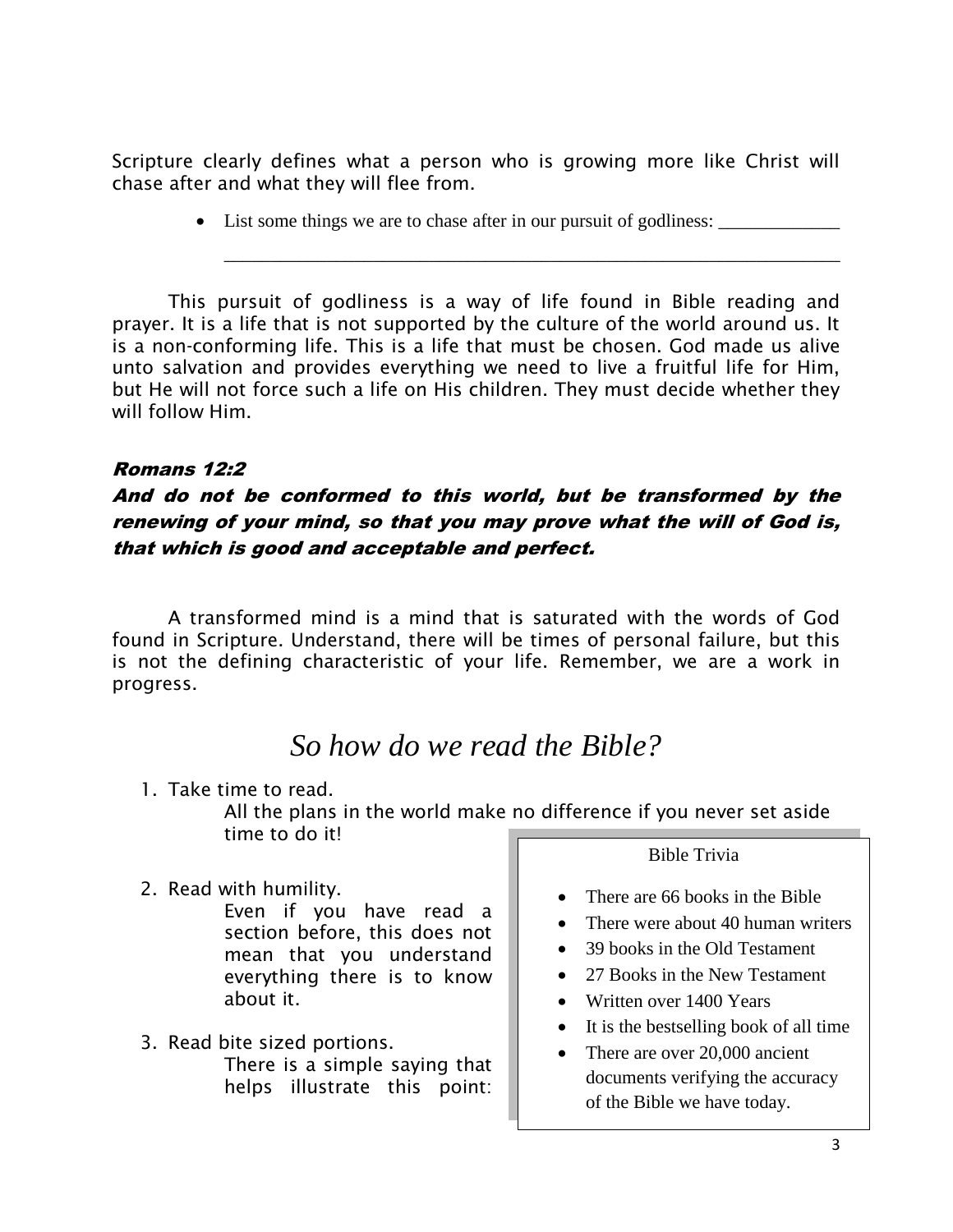"Quality is better than quantity."

4. Learn the context.

Understanding the time-setting of the piece of Scripture you are reading, or the history of the people and why they act the way they do may make the Bible come alive with meaning for you. The cultural customs and figures of speech are extremely valuable in understanding Scripture.

5. Meditate on what you have read.

There is a lot of misunderstanding as to what meditation means. It simply means to think on the material you have just read. If Scripture really changes a person to be more like Jesus, doesn't it make sense to **Think** about this after reading it.

*Which of these suggestions do you think you could start applying today?*

Someone may ask the question: Why study the Bible at all? The answer is in the relationship that we have with God. God has a plan for the way we should live our lives. His way of doing things will bring us joy that we cannot get for ourselves, and will fulfill our design and purpose in this world. God has written His expressed will in the Bible and desires us to seek it out for our own life. This journey that we embark on will educate and protect us against the schemes of the devil.

#### John 8:44

#### He was a murderer from the beginning, and does not stand in the truth because there is no truth in him.

Our adversary is the devil. He is intelligent and knows the Bible himself. He has even tried to use it to trick others. God has not left us without a defense.

#### Ephesians 6:11

## Put on the full armor of God, so that you will be able to stand firm against the schemes of the devil.

God allows us to put on His armor so that we may stand firm in our faith. Take a moment and read Ephesians 6:11-17 then answer the questions below.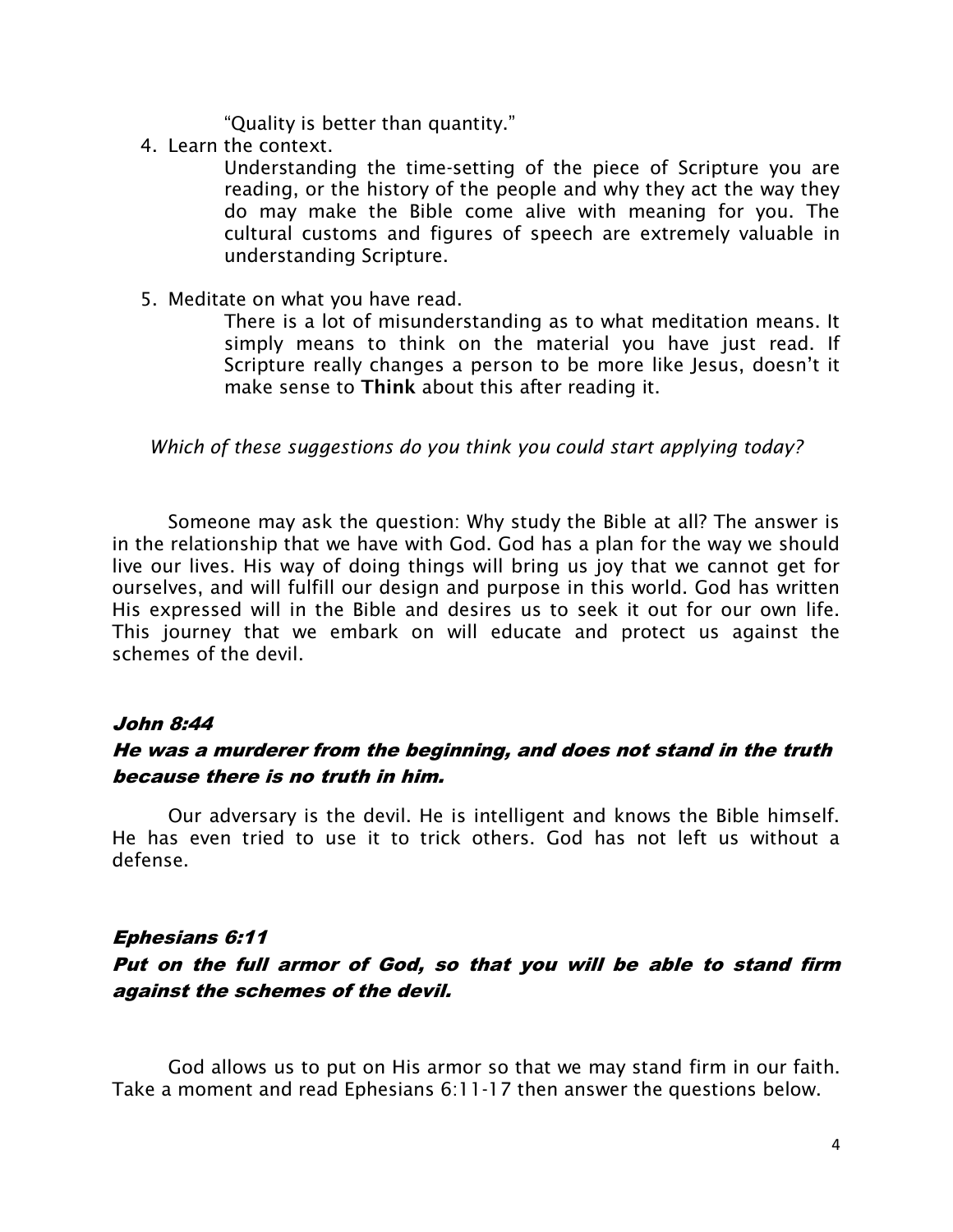#### Please list the Armor of God



Memorizing bible passages is an excellent way to treasure God's word in your heart. Whether you have your bible with you or not, memorization will keep His words on your mind all the time.

 *memorize verses from God's word?*

The last item mentioned in the armor of God is the sword of the Spirit which is the word of God. It is interesting that God would consider His word to be a sword with which to defend yourself, yet, this is exactly what it is. His word protects us from lies with the truth, guides our way through the darkest of times with His light and pierces through false motives of a sinful heart and judges men's intentions.

#### Hebrews 4:12

# For the word of God is living and active and sharper than any twoedged sword, and piercing as far as the division of soul and spirit, of both joints and marrow, and able to judge the thoughts and intentions of the heart.

The bible is obviously no ordinary book. It is the written word of almighty God. Within Its pages are life and salvation, and this is not from the mind of man.

#### 2 Peter 1:21

# for no prophecy was ever made by an act of human will, but men moved by the Holy Spirit spoke from God.

God inspired men to write exactly what He wanted. This is known as **"Inspiration."**

- It appears that the Bible was an invention of mankind. True\_\_\_\_ False\_\_\_
- Who moved men to write the Scriptures? \_\_\_\_\_\_\_\_\_\_\_\_\_\_\_\_\_\_\_\_\_\_\_\_\_\_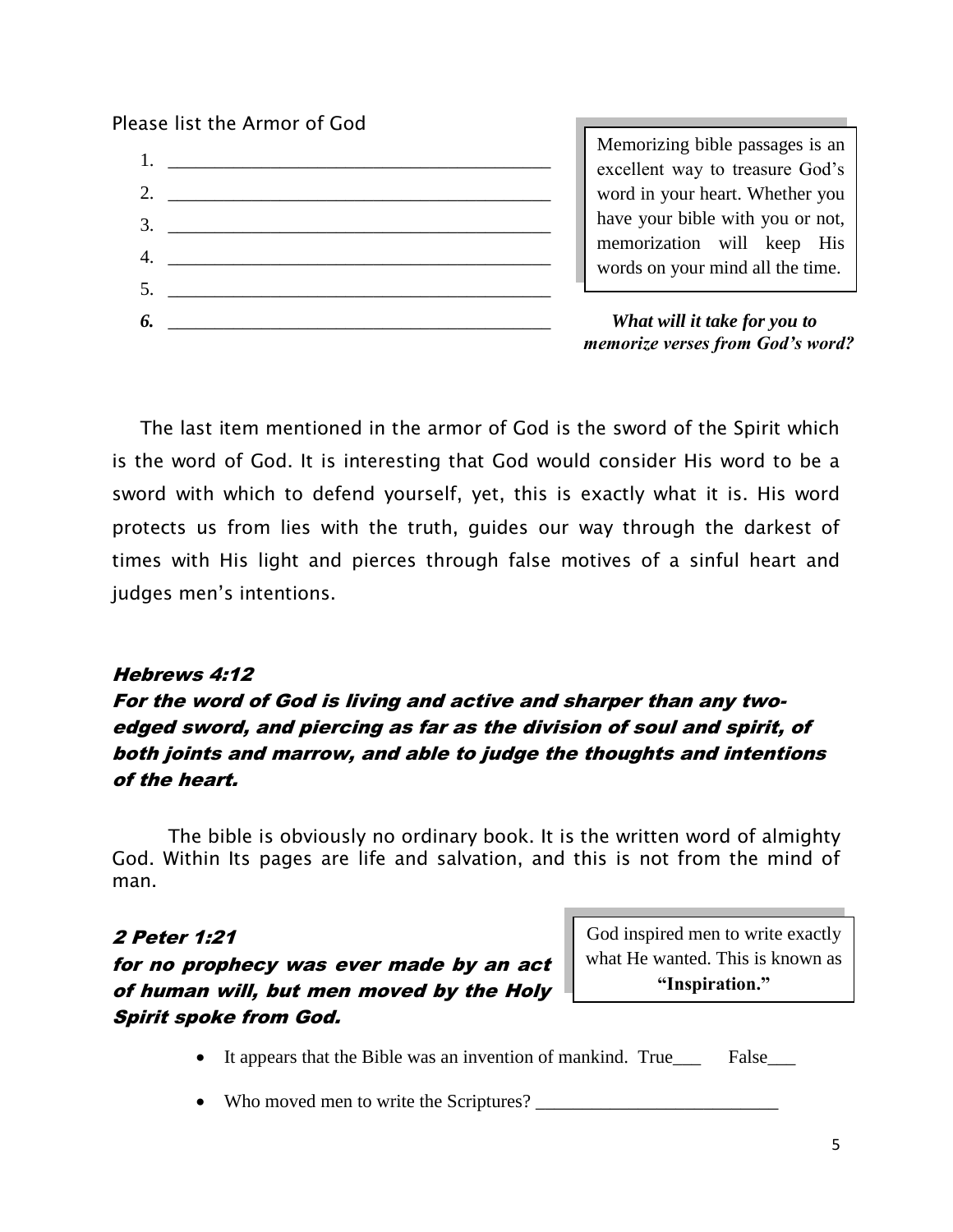Through His Spirit, God inspired men to write the 66 books of His bible using their individual personalities and writing styles to communicate what God desired man to know. This is a tremendous revealing of God to man. Through the bible men have a written record of God's love for them, and His plan of salvation through Jesus Christ.

Is it any wonder that God desires us to read His word and abide in it! The more we read the bible the more in tune with the Holy Spirit we are. Why?

• What member of the trinity inspired men to write the bible? \_\_\_\_\_\_\_\_\_\_\_\_\_\_\_\_\_\_

God believes His Spirit is so important to your life that He even commands us to be filled with Him.

#### Ephesians 5:18

# And do not get drunk with wine, for that is dissipation, but be filled with the Spirit,

What are we **not** to be filled with? \_\_\_\_\_\_\_\_\_\_\_\_\_\_\_\_\_\_\_\_\_\_\_\_\_\_\_\_\_\_\_

Being "filled with" means to be influenced or controlled by. Wine/drunkenness can greatly influence a person and even control their actions. This fact is so important that alcohol is legislated by our government. This verse of Scripture compares the control alcohol has over people with the influence/control the Holy Spirit should have over us.

• What **should** we be filled with?

Being filled does not mean getting more of the Holy Spirit. The Holy Spirit is not a mist or a cloud or power which you can get more of. He is a person. You either have Him (all of Him) or you don't.

Being filled is all about the Holy Spirit having more of *YOU!*

If you were to invite someone into your home and then stuff them into a closet, you can truthfully say that they are in your home. However, they don't have much influence over

you. Now, if you were to give them the freedom of going where the wanted and making themselves at home (the T.V., the fridge, whatever they liked) then they would truly be a welcome guest and probably have influence with you. We need to do the same with the Holy Spirit. Allow Him full access to *all* the areas of your life: the mind, the emotions, even those areas that you are ashamed of.

*So how do we get filled with Spirit?*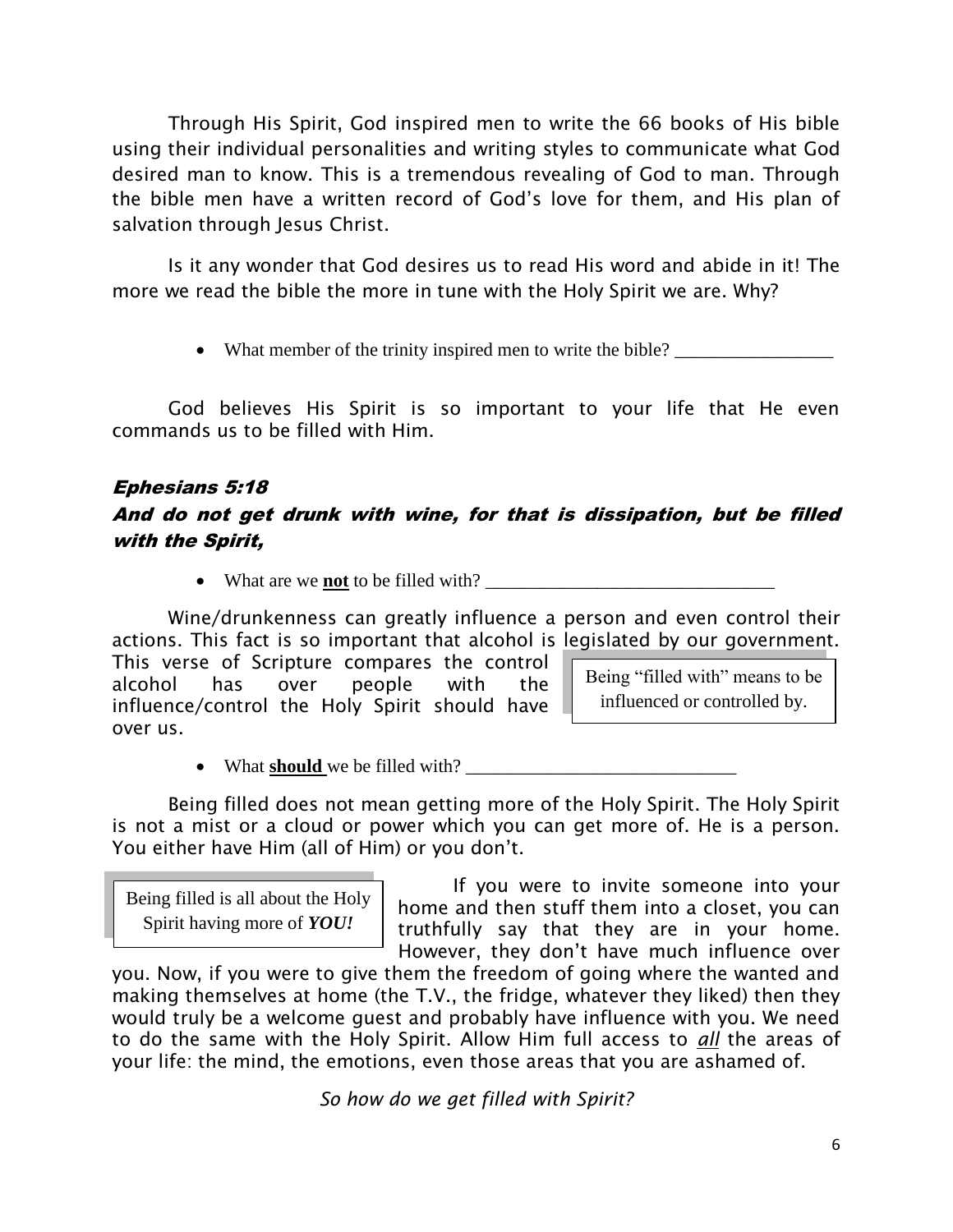Ephesians 5:18 tells us to be filled with the Spirit, but this is a difficult concept to grasp. Whenever you come across a puzzling section of Scripture, search to see if there is another section of the bible that may shed some light on it. The apostle Paul wrote the letters of Ephesians and Colossians at the same time. Both carry the same message. Let us look to see what the parallel passage in Colossians has to say about being filled with the Spirit.

# Colossians 3:16 Let the word of Christ richly dwell within you,

What is to richly dwell in you? \_\_\_\_\_\_\_\_\_\_\_\_\_\_\_\_\_\_\_\_\_\_\_\_\_\_\_\_\_

From this verse we understand that to be filled with the Spirit is to be filled with the word of God. Doesn't it make sense that the more we read the bible (which the Spirit inspired) the more in tune we will be with the Spirit? The more in tune we are with the Spirit the more effective our prayers will be. The more effective our prayers are the more joy the Father fills our lives with. Finally, the more joy our lives are filled with the more we praise His name, which is what we are created for in the first place. This is God's plan and command for us. However, it all starts with our choice to read His word.